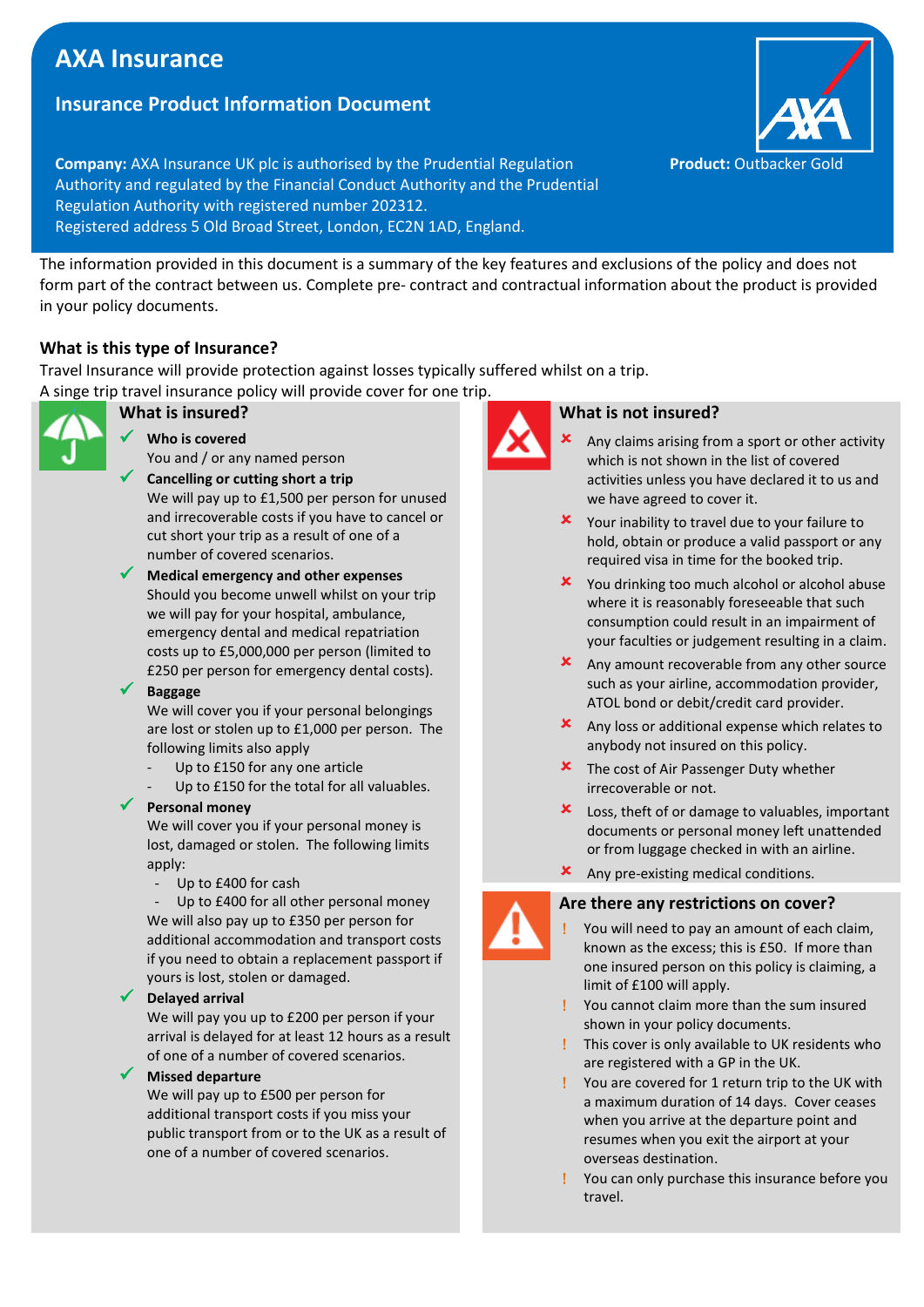

# **Where am I covered?**

This product provides cover to travel anywhere in the world providing:

- $\checkmark$  The countries or areas you intend to visit are listed in your policy documents; and
- ✓ You are not travelling against the advice of the Foreign and Commonwealth Office (FCO) or other regulatory body.



# **What are my obligations?**

- You must take reasonable steps to prevent loss, theft or damage to your property.
- You must not travel against the advice of a medical practitioner or your public transport provider.
- You must not travel with the intention of receiving medical treatment.
- If you need to make a claim on your policy, you must provide us with the evidence needed to substantiate your loss.



## **When and how do I pay?**

You can pay your premium as a one-off payment when you purchase this insurance.



## **When does the cover start and end?**

Cover in case you need to cancel your trip starts from the day you purchase a policy. The remaining cover starts when you start your trip and ends when you return to your home.



## **How do I cancel the contract?**

You can cancel this policy at any time by calling or writing to us. A full refund of premium will be made if:

- You write to us within 14 days of receiving your Policy Documents; and
- You have not made, and do not intend to make, a claim; and
- No incident has occurred which may mean you need to make a claim; and
- You have not travelled.

Otherwise no refund of premium will be made.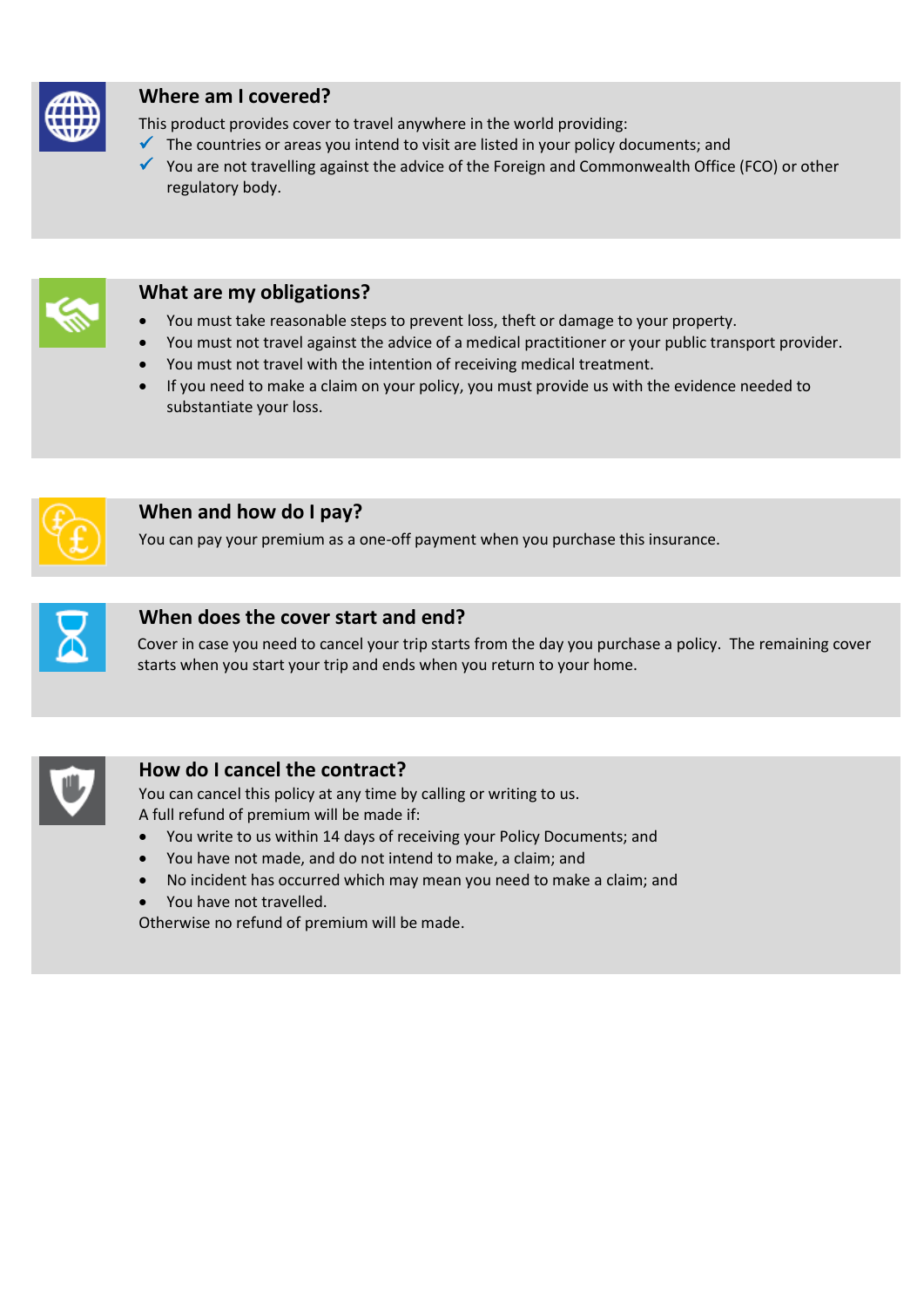# **End Supplier Failure Insurance**

# Insurance Product Information Document

# Company: International Passenger Protection Ltd (regulated by the Financial Conduct Authority - Ref number: 311958)

# Product: End supplier failure insurance

Please note that full pre-contractual and contractual information about this policy is provided in the policy wording and policy schedule.

# **What is this type of insurance?**

This insurance provides cover for losses suffered as a direct result of the financial failure of a company that owns and operates a Scheduled Airline, hotel, train operator including Eurostar, car ferries; villas abroad & cottages in the UK; coach operator, car or camper hire company, caravan sites, campsites, mobile home, safaris, excursions; Eurotunnel, theme parks or attractions all known as the **End supplier** of the travel arrangements not forming part of an inclusive holiday prior to departure.

Financial failure means the End Supplier becoming insolvent or having an administrator appointed and being unable to provide agreed services.



## **What is insured?**

## **Financial failure prior to departure**

 $\checkmark$  Irrecoverable sums already paid by an insured person prior to the financial failure of any entity listed above that does not form part of an inclusive holiday.

## **Financial failure after departure**

- $\checkmark$  The additional pro rata costs incurred by an insured person in replacing that part of any travel arrangements with transport of a similar standard to that enjoyed prior to curtailment, caused as a result of financial failure of any entity listed above.
- $\checkmark$  The cost of return transportation to the UK, Isle of Man, Channel Islands or Ireland by a similar standard of transportation, where the curtailment of the holiday is unavoidable as a result of financial failure of any entity listed above.



## **What is not insured?**

- X Travel or accommodation not booked within the UK, Isle of Man, Channel Islands or Ireland prior to departure.
- $\boldsymbol{\times}$  Financial failure where the prospect of such failure was widely known by the public or insured person prior to applying for this policy.
- $\mathsf{\times}$  Any loss covered under any other policy, quarantee or that is protected under s.75 Consumer Credit Act or by any card issuer.
- $\boldsymbol{\times}$  Financial failure of any travel agent, tour organiser consolidator or booking agent.
- X Any indirect losses, including being unable to reach any pre-booked accommodation or transportation.



## **Are there any restrictions on cover?**

We will not pay more than the amount shown in the policy for each insured person.



## **Where am I covered?**

 $\blacklozenge$  Anywhere in the world, provided the travel or accommodation was booked in the UK, Isle of Man, Channel Islands or Ireland.



# **What are my obligations?**

- You must notify us of any occurrence that is likely to give rise to a claim as soon as possible, using the details shown on the policy.
- You must also comply with the general conditions within your main travel insurance policy.



## **When and how do I pay?**

Please see your main travel insurance policy for full details of when and how to pay.